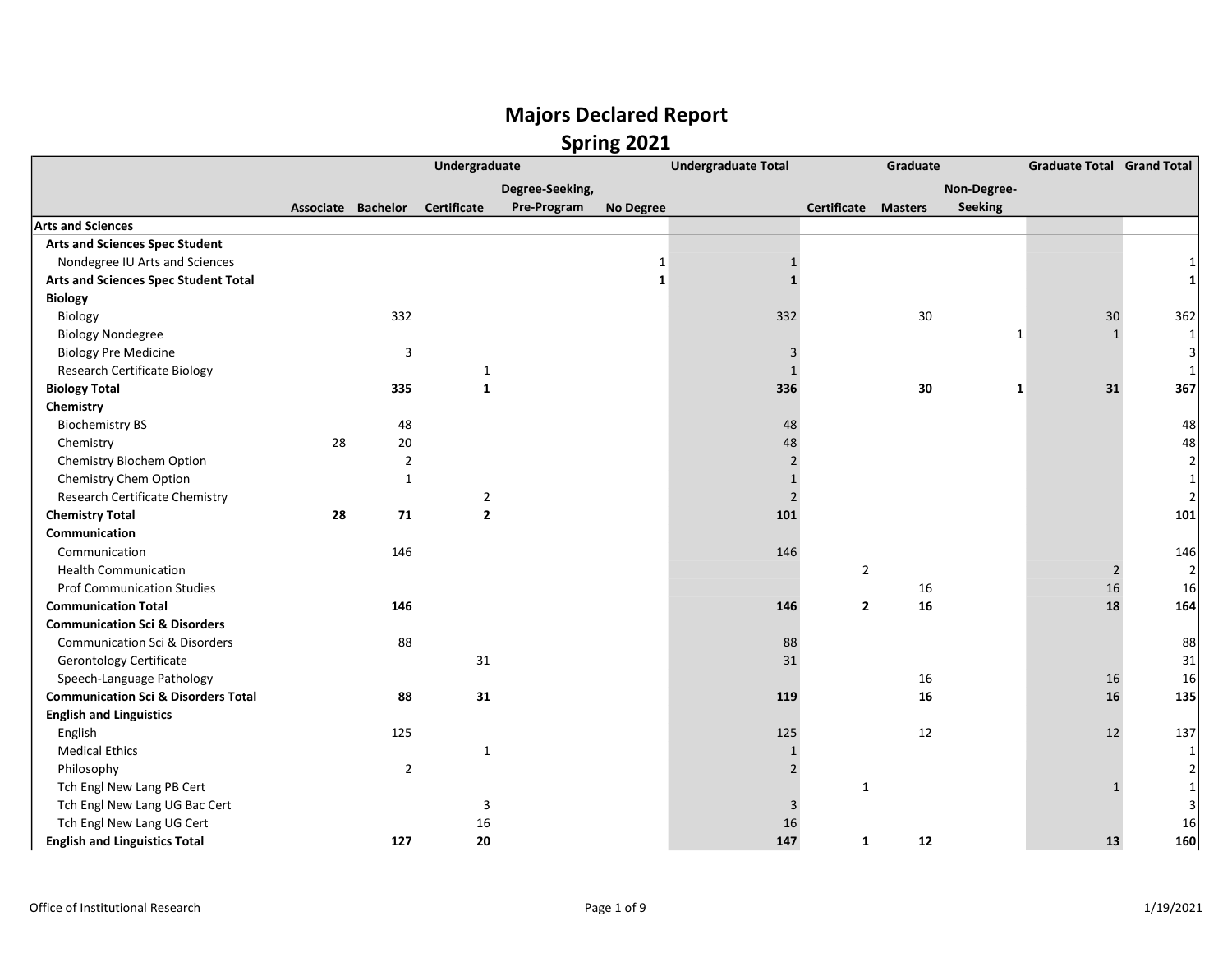|                                        | Undergraduate      |                |                |                 | <b>Undergraduate Total</b> |                | Graduate                | <b>Graduate Total Grand Total</b> |              |              |                |
|----------------------------------------|--------------------|----------------|----------------|-----------------|----------------------------|----------------|-------------------------|-----------------------------------|--------------|--------------|----------------|
|                                        |                    |                |                | Degree-Seeking, |                            |                |                         |                                   | Non-Degree-  |              |                |
|                                        | Associate Bachelor |                | Certificate    | Pre-Program     | <b>No Degree</b>           |                | Certificate Masters     |                                   | Seeking      |              |                |
| <b>General Studies</b>                 |                    |                |                |                 |                            |                |                         |                                   |              |              |                |
| <b>Applied Science</b>                 |                    | 14             |                |                 |                            | 14             |                         |                                   |              |              | 14             |
| <b>General Studies</b>                 |                    | 261            |                |                 |                            | 261            |                         |                                   |              |              | 261            |
| <b>General Studies Distance</b>        |                    | $\overline{2}$ |                |                 |                            | $\sqrt{2}$     |                         |                                   |              |              | 2              |
| Soc Sci & Hum Focus                    |                    |                |                | $\mathbf{1}$    |                            | $\mathbf{1}$   |                         |                                   |              |              | 1              |
| <b>General Studies Total</b>           |                    | 277            |                | 1               |                            | 278            |                         |                                   |              |              | 278            |
| <b>Graduate School Transfers</b>       |                    |                |                |                 |                            |                |                         |                                   |              |              |                |
| <b>Unassigned Grad</b>                 |                    |                |                |                 |                            |                |                         |                                   | 8            | 8            | 8              |
| <b>Graduate School Transfers Total</b> |                    |                |                |                 |                            |                |                         |                                   | 8            | 8            | 8              |
| History                                |                    |                |                |                 |                            |                |                         |                                   |              |              |                |
| History                                |                    | 112            |                |                 |                            | 112            |                         |                                   |              |              | 112            |
| <b>History Total</b>                   |                    | 112            |                |                 |                            | 112            |                         |                                   |              |              | 112            |
| <b>Interdisciplinary Studies</b>       |                    |                |                |                 |                            |                |                         |                                   |              |              |                |
| Intl Studies Certificate               |                    |                | 10             |                 |                            | 10             |                         |                                   |              |              | 10             |
| Peace Conflct Stud Certificate         |                    |                | 6              |                 |                            | 6              |                         |                                   |              |              | 6              |
| <b>Interdisciplinary Studies Total</b> |                    |                | 16             |                 |                            | 16             |                         |                                   |              |              | 16             |
| Intl Language and Cul Studies          |                    |                |                |                 |                            |                |                         |                                   |              |              |                |
| Spanish                                |                    | 23             |                |                 |                            | 23             |                         |                                   |              |              | 23             |
| Intl Language and Cul Studies Total    |                    | 23             |                |                 |                            | 23             |                         |                                   |              |              | 23             |
| <b>Mathematical Sciences</b>           |                    |                |                |                 |                            |                |                         |                                   |              |              |                |
| <b>Actuarial Science</b>               |                    | 23             |                |                 |                            | 23             |                         |                                   |              |              | 23             |
| <b>Applied Statistics</b>              |                    |                |                |                 |                            |                | 6                       |                                   |              | 6            | 6              |
| Data Science & Applied Stats           |                    | 15             |                |                 |                            | 15             |                         |                                   |              |              | 15             |
| Math Actuarial Science                 |                    | $\mathbf{1}$   |                |                 |                            | $\mathbf{1}$   |                         |                                   |              |              | $\mathbf{1}$   |
| Math App Stat Grad Certificate         |                    |                |                |                 |                            |                | $\mathbf{1}$            |                                   |              | $\mathbf{1}$ | $\vert$ 1      |
| Mathematics                            |                    | 57             |                |                 |                            | 57             |                         | 22                                |              | 22           | 79             |
| <b>Mathematics Teaching</b>            |                    | 3              |                |                 |                            | $\overline{3}$ |                         |                                   |              |              | $\overline{3}$ |
| <b>Mathematics Teaching Nondegree</b>  |                    |                |                |                 |                            |                |                         |                                   | 1            | $\mathbf{1}$ | 1              |
| <b>Mathematical Sciences Total</b>     |                    | 99             |                |                 |                            | 99             | $\overline{\mathbf{z}}$ | 22                                | $\mathbf{1}$ | 30           | 129            |
| <b>Physics</b>                         |                    |                |                |                 |                            |                |                         |                                   |              |              |                |
| Physics                                |                    | 67             |                |                 |                            | 67             |                         |                                   |              |              | 67             |
| Research Certificate Physics           |                    |                | $\mathbf{1}$   |                 |                            | $\mathbf{1}$   |                         |                                   |              |              | 1              |
| <b>Physics Total</b>                   |                    | 67             | $\mathbf{1}$   |                 |                            | 68             |                         |                                   |              |              | 68             |
| <b>Political Science</b>               |                    |                |                |                 |                            |                |                         |                                   |              |              |                |
| Civic Ed & Pub Adv Certificate         |                    |                | $\overline{2}$ |                 |                            | $\sqrt{2}$     |                         |                                   |              |              | $\overline{2}$ |
| Economics                              |                    | 27             |                |                 |                            | 27             |                         |                                   |              |              | 27             |
| <b>Political Science</b>               |                    | 72             |                |                 |                            | 72             |                         |                                   |              |              | 72             |
| <b>Women's Studies</b>                 |                    | 10             |                |                 |                            | $10\,$         |                         |                                   |              |              | $10\,$         |
| <b>Political Science Total</b>         |                    | 109            | $\mathbf{2}$   |                 |                            | 111            |                         |                                   |              |              | 111            |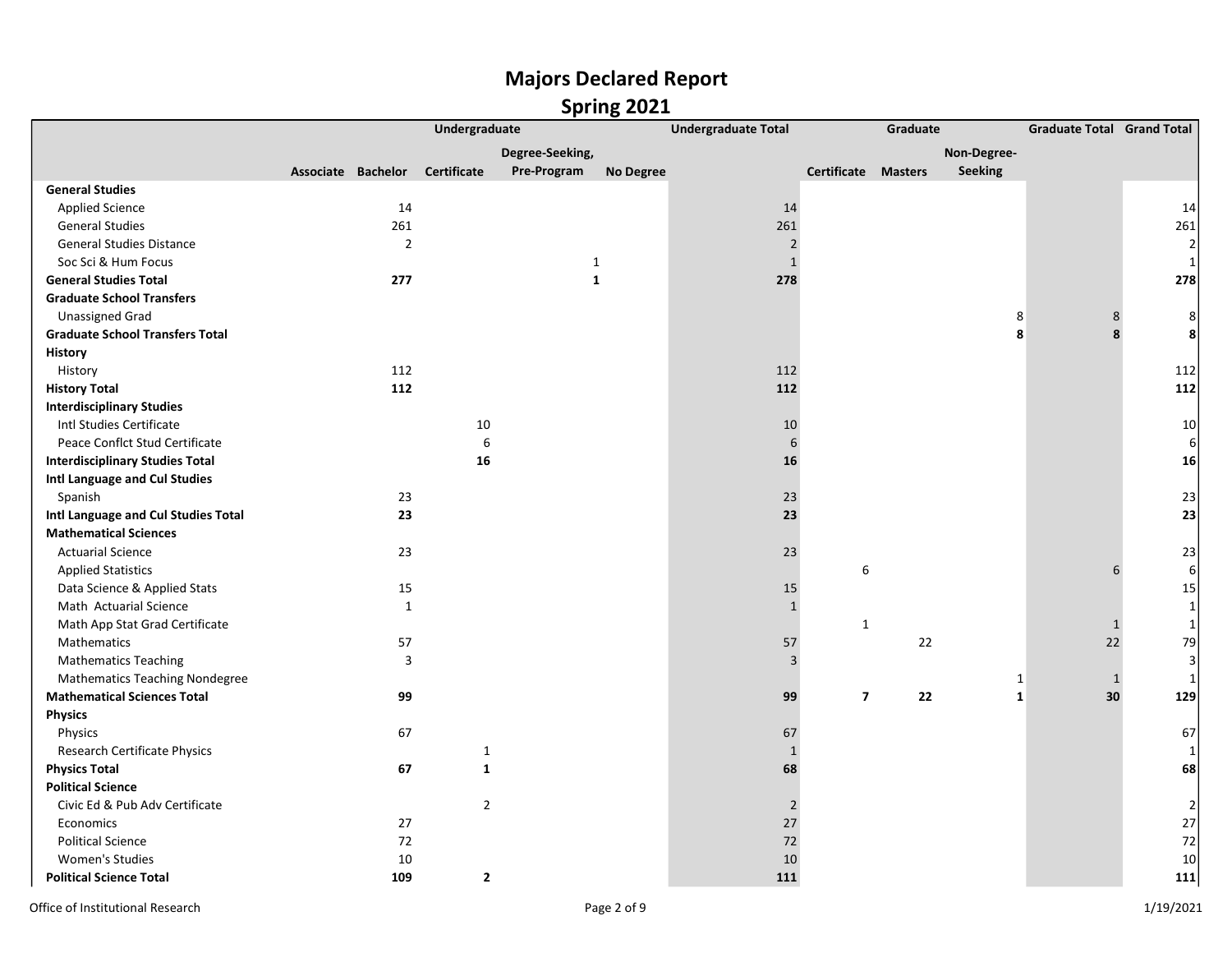|                                         |           |                 | Undergraduate      |                 | <b>Undergraduate Total</b> |      | Graduate    |                | <b>Graduate Total Grand Total</b> |     |      |
|-----------------------------------------|-----------|-----------------|--------------------|-----------------|----------------------------|------|-------------|----------------|-----------------------------------|-----|------|
|                                         |           |                 |                    | Degree-Seeking, |                            |      |             |                | Non-Degree-                       |     |      |
|                                         | Associate | <b>Bachelor</b> | <b>Certificate</b> | Pre-Program     | <b>No Degree</b>           |      | Certificate | <b>Masters</b> | <b>Seeking</b>                    |     |      |
| Psychology                              |           |                 |                    |                 |                            |      |             |                |                                   |     |      |
| <b>Behavior Analysis Cert</b>           |           |                 | 13                 |                 |                            | 13   |             |                |                                   |     | 13   |
| Death Education                         |           |                 |                    |                 |                            |      |             |                |                                   |     |      |
| Psychology                              |           | 337             |                    |                 |                            | 337  |             |                |                                   |     | 337  |
| Research Certificate Psycholgy          |           |                 |                    |                 |                            |      |             |                |                                   |     |      |
| <b>Psychology Total</b>                 |           | 337             | 15                 |                 |                            | 352  |             |                |                                   |     | 352  |
| <b>Sociology and Anthropology</b>       |           |                 |                    |                 |                            |      |             |                |                                   |     |      |
| Anthropology                            |           | 31              |                    |                 |                            | 31   |             |                |                                   |     | 31   |
| Sociology                               |           | 34              |                    |                 |                            | 34   |             |                |                                   |     | 34   |
| <b>Sociology and Anthropology Total</b> |           | 65              |                    |                 |                            | 65   |             |                |                                   |     | 65   |
| <b>Arts and Sciences Total</b>          | 28        | 1856            | 88                 |                 |                            | 1974 | 10          | 96             | 10                                | 116 | 2090 |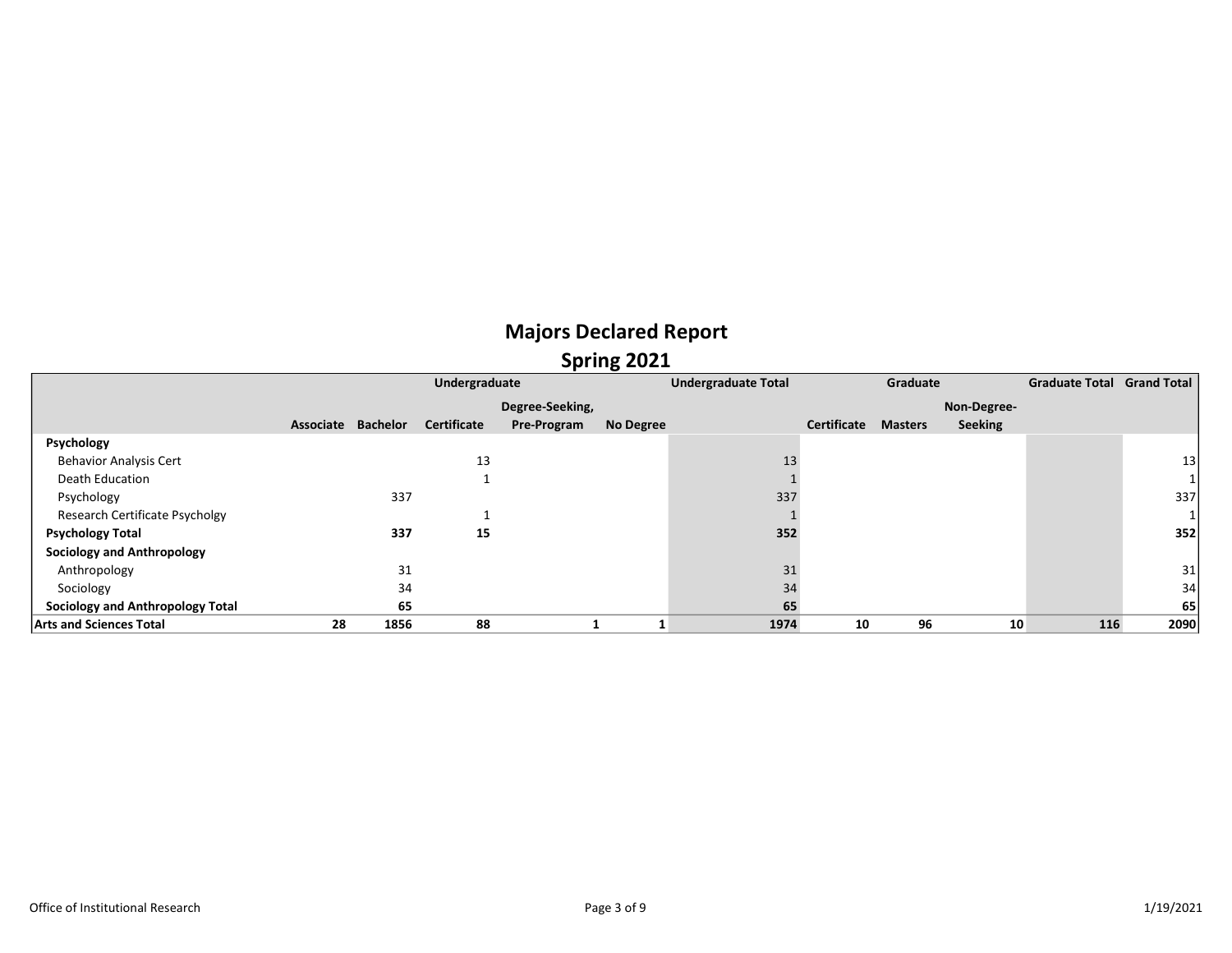|                                       | Undergraduate      |     |                    |                 |                         | <b>Undergraduate Total</b> | Graduate            |     |                | <b>Graduate Total Grand Total</b> |      |
|---------------------------------------|--------------------|-----|--------------------|-----------------|-------------------------|----------------------------|---------------------|-----|----------------|-----------------------------------|------|
|                                       |                    |     |                    | Degree-Seeking, |                         |                            |                     |     | Non-Degree-    |                                   |      |
|                                       | Associate Bachelor |     | <b>Certificate</b> | Pre-Program     | No Degree               |                            | Certificate Masters |     | <b>Seeking</b> |                                   |      |
| <b>Business</b>                       |                    |     |                    |                 |                         |                            |                     |     |                |                                   |      |
| <b>Accounting</b>                     |                    |     |                    |                 |                         |                            |                     |     |                |                                   |      |
| Accounting                            |                    | 68  |                    | 80              |                         | 148                        |                     |     |                |                                   | 148  |
| <b>Accounting Certificate</b>         |                    |     | $\overline{7}$     |                 |                         |                            |                     |     |                |                                   |      |
| <b>Bank Management Certificate</b>    |                    |     |                    |                 |                         |                            |                     |     |                |                                   |      |
| <b>Accounting Total</b>               |                    | 68  | 14                 | 80              |                         | 162                        |                     |     |                |                                   | 162  |
| <b>Business Administration</b>        |                    |     |                    |                 |                         |                            |                     |     |                |                                   |      |
| <b>Business General Bach</b>          |                    |     |                    | 123             |                         | 123                        |                     |     |                |                                   | 123  |
| <b>General Administration</b>         |                    |     |                    |                 |                         |                            |                     | 116 |                | 116                               | 116  |
| General Admin-Professional MBA        |                    |     |                    |                 |                         |                            |                     | q   |                | 9                                 |      |
| <b>Business Administration Total</b>  |                    |     |                    | 123             |                         | 123                        |                     | 125 |                | 125                               | 248  |
| <b>Economics and Finance</b>          |                    |     |                    |                 |                         |                            |                     |     |                |                                   |      |
| <b>Bus Econ Public Policy</b>         |                    | 17  |                    | 10              |                         | 27                         |                     |     |                |                                   | 27   |
| <b>Business Economics</b>             |                    |     |                    | 11              |                         | 11                         |                     |     |                |                                   | 11   |
| Finance                               |                    | 60  |                    | 54              |                         | 114                        |                     |     |                |                                   | 114  |
| <b>Financial Economics Cert</b>       |                    |     | 13                 |                 |                         | 13                         |                     |     |                |                                   | 13   |
| Money and Banking                     |                    | 2   |                    | 1               |                         | 3                          |                     |     |                |                                   |      |
| <b>Economics and Finance Total</b>    |                    | 79  | 13                 | 76              |                         | 168                        |                     |     |                |                                   | 168  |
| <b>Management and Marketing</b>       |                    |     |                    |                 |                         |                            |                     |     |                |                                   |      |
| Management                            |                    | 9   |                    | 61              |                         | 70                         |                     |     |                |                                   | 70   |
| Management and Administration         |                    | 100 |                    | 69              | $\mathbf{1}$            | 170                        |                     |     |                |                                   | 170  |
| Management BSB Distance               |                    |     |                    |                 |                         | 1                          |                     |     |                |                                   |      |
| Marketing                             |                    | 75  |                    | 108             | 1                       | 184                        |                     |     |                |                                   | 184  |
| <b>Marketing BSB Distance</b>         |                    |     |                    | $\mathbf{1}$    |                         |                            |                     |     |                |                                   |      |
| <b>Professional Sales Certificate</b> |                    |     | 3                  |                 |                         | 3                          |                     |     |                |                                   |      |
| <b>Small Business Mgmt Certif</b>     |                    |     | 13                 |                 |                         | 13                         |                     |     |                |                                   | 13   |
| <b>Management and Marketing Total</b> |                    | 184 | 16                 | 240             | $\overline{\mathbf{2}}$ | 442                        |                     |     |                |                                   | 442  |
| <b>Business Total</b>                 |                    | 331 | 43                 | 519             | 2                       | 895                        |                     | 125 |                | 125                               | 1020 |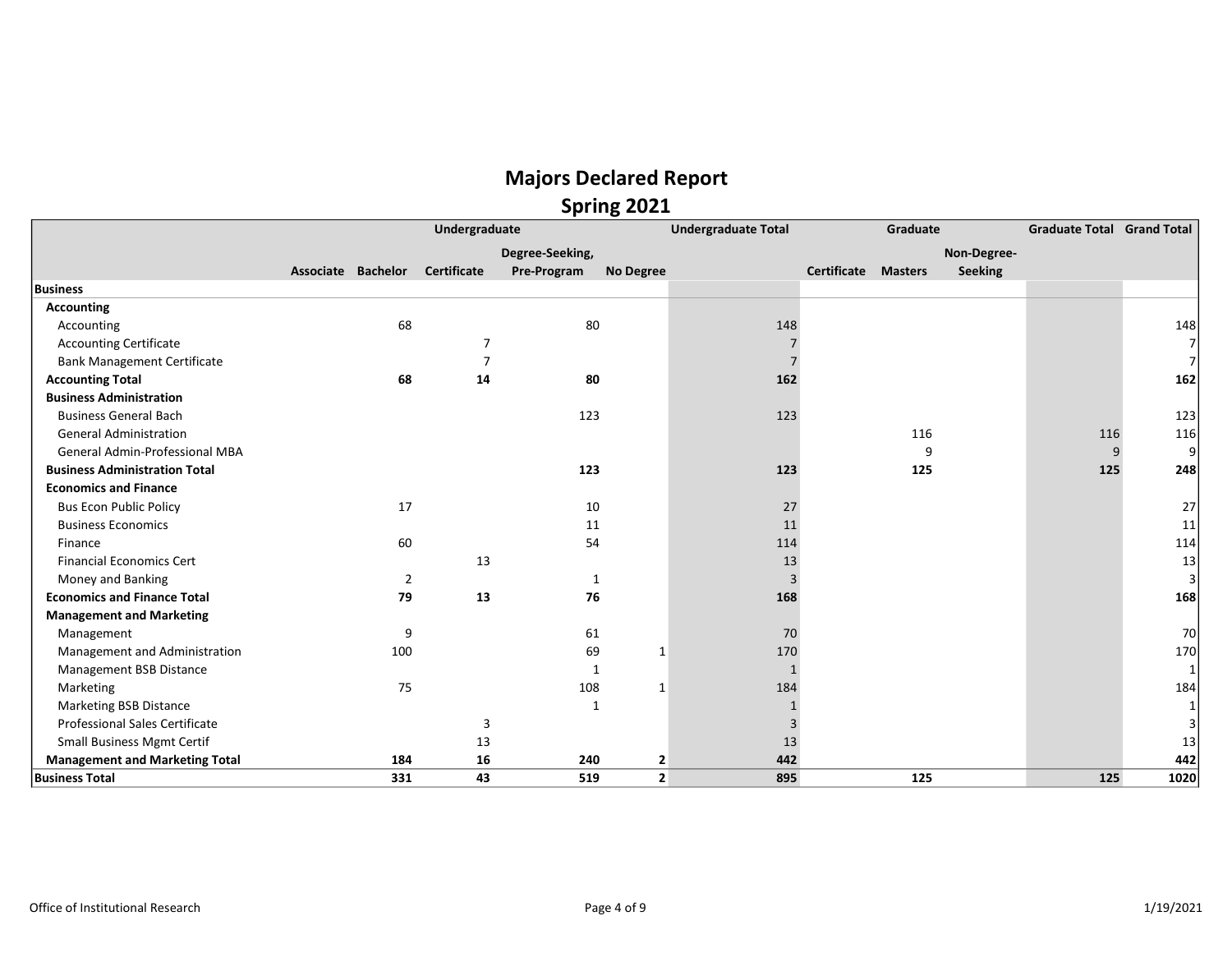|                                            | Undergraduate      |      |                    |                 |                  | <b>Undergraduate Total</b><br>Graduate |                       |                | <b>Graduate Total Grand Total</b> |                |
|--------------------------------------------|--------------------|------|--------------------|-----------------|------------------|----------------------------------------|-----------------------|----------------|-----------------------------------|----------------|
|                                            |                    |      |                    | Degree-Seeking, |                  |                                        |                       | Non-Degree-    |                                   |                |
|                                            | Associate Bachelor |      | <b>Certificate</b> | Pre-Program     | <b>No Degree</b> |                                        | Certificate Masters   | Seeking        |                                   |                |
| <b>Engineering Tech and Comp Sci</b>       |                    |      |                    |                 |                  |                                        |                       |                |                                   |                |
| <b>Civil/Mechanical Engineering</b>        |                    |      |                    |                 |                  |                                        |                       |                |                                   |                |
| Adv. Manufacturing Engineering             |                    |      | 6                  |                 |                  | 6                                      |                       |                |                                   | 6              |
| <b>Bio-Mechanical Engr Cert</b>            |                    |      | $\overline{2}$     |                 |                  | $\overline{2}$                         |                       |                |                                   | $\overline{2}$ |
| Civil Engineering                          |                    | 36   |                    | 40              |                  | $76\,$                                 |                       |                |                                   | 76             |
| Engineering                                |                    |      |                    |                 |                  |                                        | 15                    |                | 15                                | 15             |
| <b>Mechanical Engineering</b>              |                    | 105  |                    | 71              | $\mathbf 1$      | 177                                    |                       |                |                                   | 177            |
| <b>Civil/Mechanical Engineering Total</b>  |                    | 141  | 8                  | 111             | $\mathbf 1$      | 261                                    | 15                    |                | 15                                | 276            |
| <b>Computer Science</b>                    |                    |      |                    |                 |                  |                                        |                       |                |                                   |                |
| <b>Computer Science</b>                    |                    | 251  |                    |                 |                  | 251                                    | 40                    |                | 40                                | 291            |
| <b>Information Systems</b>                 | 11                 | 49   |                    |                 |                  | 60                                     |                       |                |                                   | 60             |
| <b>Computer Science Total</b>              | 11                 | 300  |                    |                 |                  | 311                                    | 40                    |                | 40                                | 351            |
| <b>Electrical/Computer Engr</b>            |                    |      |                    |                 |                  |                                        |                       |                |                                   |                |
| <b>Computer Engineering</b>                |                    | 24   |                    | 25              |                  | 49                                     |                       |                |                                   | 49             |
| <b>Electrical Engineering</b>              |                    | 58   |                    | 20              |                  | 78                                     |                       |                |                                   | 78             |
| Engineering                                |                    |      |                    |                 |                  |                                        | 21                    |                | 21                                | 21             |
| <b>Electrical/Computer Engr Total</b>      |                    | 82   |                    | 45              |                  | 127                                    | 21                    |                | 21                                | 148            |
| <b>Organizational Leadership</b>           |                    |      |                    |                 |                  |                                        |                       |                |                                   |                |
| Org Leadership Grad Cert                   |                    |      |                    |                 |                  |                                        | 1                     |                | $\mathbf{1}$                      | 1              |
| Org Leadership Post Bacc Cert              |                    |      |                    |                 |                  |                                        | $\mathbf{1}$          |                | $\mathbf 1$                       | $\mathbf{1}$   |
| Org Leadership Spvn Non Degree             |                    |      |                    |                 |                  |                                        |                       | $\overline{2}$ | $\mathbf 2$                       | $\overline{2}$ |
| Org Leadership Supervision                 | 1                  | 31   |                    |                 |                  | 32                                     | 29                    |                | 29                                | 61             |
| Organizational Leadership                  | 14                 | 128  |                    |                 |                  | 142                                    |                       |                |                                   | 142            |
| Supervisory Ldrsp Certificate              |                    |      | $\mathbf{1}$       |                 |                  | $\mathbf{1}$                           |                       |                |                                   |                |
| <b>Organizational Leadership Total</b>     | 15                 | 159  | $\mathbf{1}$       |                 |                  | 175                                    | 29<br>$\overline{2}$  | $\overline{2}$ | 33                                | 208            |
| <b>School of Polytechnic</b>               |                    |      |                    |                 |                  |                                        |                       |                |                                   |                |
| Architectural Engr Tech                    | $\mathbf{1}$       |      |                    |                 |                  | $1\,$                                  |                       |                |                                   | 1              |
| Comptr Cntrld Sys Certificate              |                    |      | $\mathbf{1}$       |                 |                  | $\mathbf{1}$                           |                       |                |                                   | 1              |
| <b>Computer Engineering Tech</b>           |                    | 60   |                    |                 |                  | 60                                     |                       |                |                                   | 60             |
| <b>Construction Engineering Tech</b>       |                    | 69   |                    |                 |                  | 69                                     |                       |                |                                   | 69             |
| <b>Construction Management</b>             |                    | 27   |                    |                 |                  | 27                                     |                       |                |                                   | 27             |
| <b>Electrical Engineering Tech</b>         | 11                 | 68   |                    |                 |                  | 79                                     |                       |                |                                   | 79             |
| Industrial Engineering Tech                | 3                  | 30   |                    |                 |                  | 33                                     |                       |                |                                   | 33             |
| <b>Information Technology</b>              |                    | 80   |                    |                 |                  | 80                                     |                       |                |                                   | 80             |
| <b>Mechanical Engineering Tech</b>         | 25                 | 159  |                    |                 |                  | 184                                    |                       |                |                                   | 184            |
| Polytechnic Prospect                       |                    |      |                    | $\overline{2}$  |                  | $\overline{2}$                         |                       |                |                                   | 2              |
| Technology                                 |                    |      |                    |                 |                  |                                        | 9                     |                | 9                                 | 9              |
| <b>School of Polytechnic Total</b>         | 40                 | 493  | 1                  | $\overline{2}$  |                  | 536                                    | 9                     |                | 9                                 | 545            |
| <b>Engineering Tech and Comp Sci Total</b> | 66                 | 1175 | 10                 | 158             | $\mathbf{1}$     | 1410                                   | 114<br>$\overline{2}$ | 2 <sup>1</sup> | 118                               | 1528           |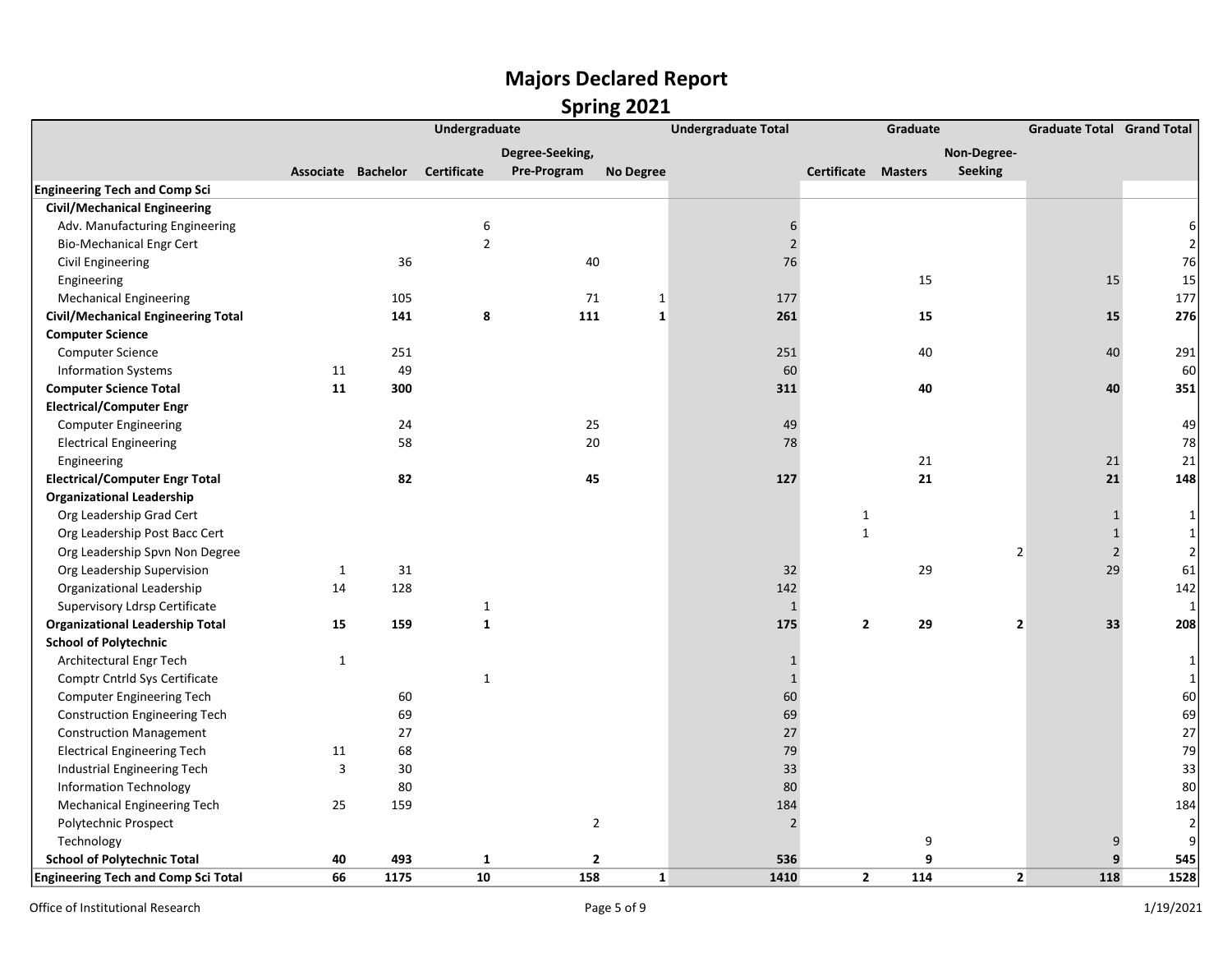|                                        |                    | Undergraduate |                       | <b>Undergraduate Total</b> |                            | Graduate | <b>Graduate Total Grand Total</b> |  |  |
|----------------------------------------|--------------------|---------------|-----------------------|----------------------------|----------------------------|----------|-----------------------------------|--|--|
|                                        |                    |               | Degree-Seeking,       |                            |                            |          | Non-Degree-                       |  |  |
|                                        | Associate Bachelor | Certificate   | Pre-Program No Degree |                            | <b>Certificate Masters</b> |          | <b>Seeking</b>                    |  |  |
| <b>Health and Human Services</b>       |                    |               |                       |                            |                            |          |                                   |  |  |
| <b>Dental Education</b>                |                    |               |                       |                            |                            |          |                                   |  |  |
| <b>Dental Technology</b>               |                    |               |                       |                            |                            |          |                                   |  |  |
| <b>Dental Education Total</b>          |                    |               |                       |                            |                            |          |                                   |  |  |
| <b>Health and Human Services Total</b> |                    |               |                       |                            |                            |          |                                   |  |  |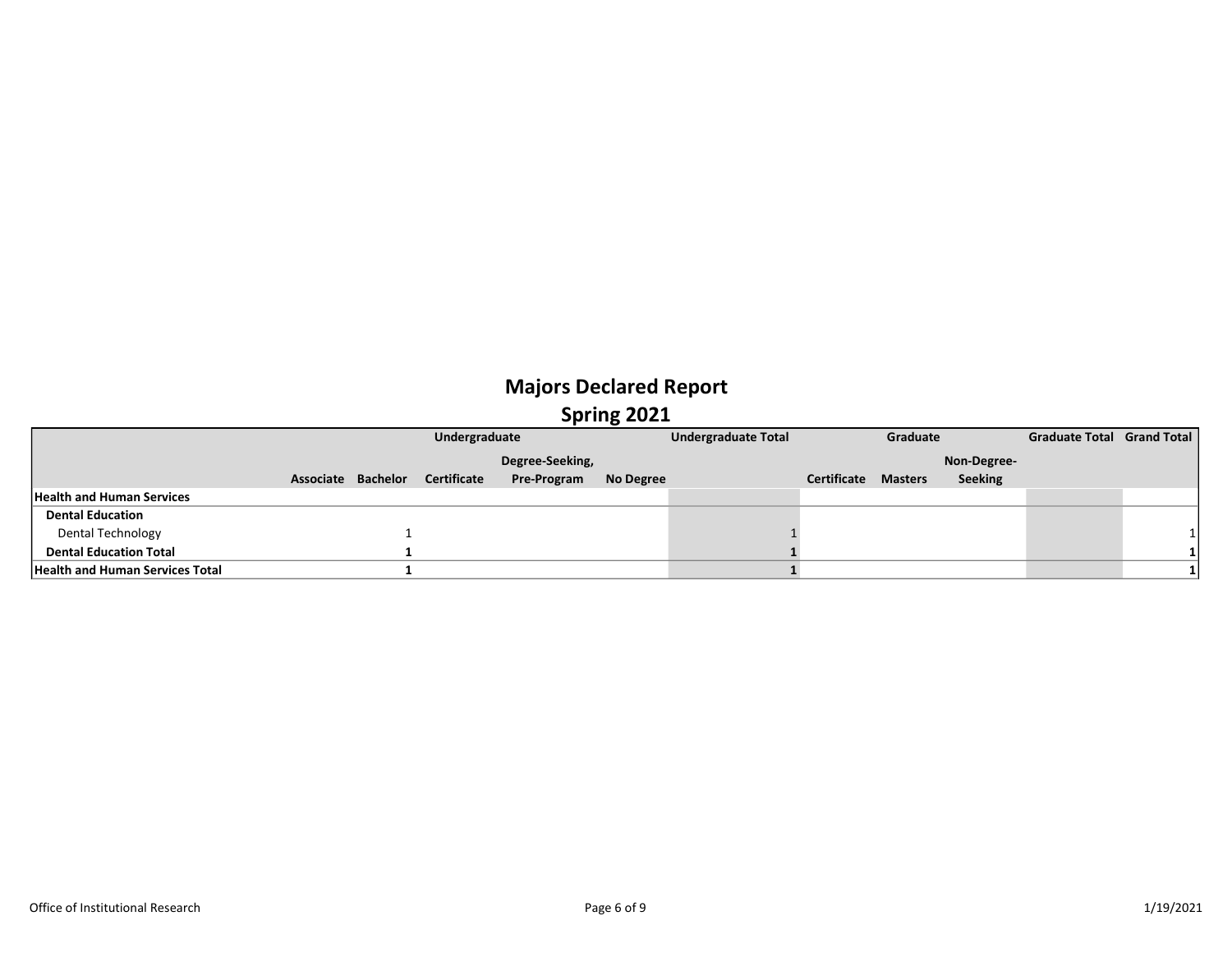|                                               |                    |                | Undergraduate |                 |                  | <b>Undergraduate Total</b> |                            | Graduate |              | <b>Graduate Total Grand Total</b> |      |
|-----------------------------------------------|--------------------|----------------|---------------|-----------------|------------------|----------------------------|----------------------------|----------|--------------|-----------------------------------|------|
|                                               |                    |                |               | Degree-Seeking, |                  |                            |                            |          | Non-Degree-  |                                   |      |
|                                               | Associate Bachelor |                | Certificate   | Pre-Program     | <b>No Degree</b> |                            | <b>Certificate Masters</b> |          | Seeking      |                                   |      |
| <b>Professional Studies</b>                   |                    |                |               |                 |                  |                            |                            |          |              |                                   |      |
| <b>Criminal Justice &amp; Pub Admin</b>       |                    |                |               |                 |                  |                            |                            |          |              |                                   |      |
| <b>Criminal Justice</b>                       |                    | 9              |               |                 |                  | 9                          |                            |          |              |                                   |      |
| <b>Health Services Admin</b>                  |                    | $\overline{2}$ |               |                 |                  |                            |                            |          |              |                                   |      |
| <b>Public Administration</b>                  |                    |                |               |                 |                  |                            |                            | 10       |              | 10                                | 10   |
| <b>Public Affairs</b>                         |                    | 127            |               |                 |                  | 127                        |                            |          |              |                                   | 127  |
| <b>Criminal Justice &amp; Pub Admin Total</b> |                    | 138            |               |                 |                  | 138                        |                            | 10       |              | 10                                | 148  |
| <b>Hospitality and Tourism Mgmt</b>           |                    |                |               |                 |                  |                            |                            |          |              |                                   |      |
| <b>Hospitality Management</b>                 |                    | 48             |               |                 |                  | 48                         |                            |          |              |                                   | 48   |
| <b>Hospitality and Tourism Mgmt Total</b>     |                    | 48             |               |                 |                  | 48                         |                            |          |              |                                   | 48   |
| <b>Human Services</b>                         |                    |                |               |                 |                  |                            |                            |          |              |                                   |      |
| <b>Human Services</b>                         |                    | 106            |               | 65              | 3                | 174                        |                            |          |              |                                   | 174  |
| <b>Human Services Total</b>                   |                    | 106            |               | 65              | 3                | 174                        |                            |          |              |                                   | 174  |
| <b>School of Education</b>                    |                    |                |               |                 |                  |                            |                            |          |              |                                   |      |
| Counseling                                    |                    |                |               |                 |                  |                            |                            | 73       |              | 73                                | 73   |
| <b>Counseling Nondegree</b>                   |                    |                |               |                 |                  |                            |                            |          | $\mathbf 1$  | $\mathbf{1}$                      |      |
| <b>Early Childhood Education</b>              |                    | 68             |               | 1               | 2                | 71                         |                            |          |              |                                   | 71   |
| Earth Space Science Education                 |                    | $\mathbf{1}$   |               |                 |                  |                            |                            |          |              |                                   |      |
| <b>Educational Leadership</b>                 |                    |                |               |                 |                  |                            |                            | 22       |              | 22                                | 22   |
| Elem Ed Education Policy                      |                    | 6              |               |                 |                  | 6                          |                            |          |              |                                   |      |
| <b>Elementary Education</b>                   |                    | 331            |               |                 | 5                | 336                        |                            | 6        |              | 6                                 | 342  |
| <b>English Education</b>                      |                    | $\overline{7}$ |               |                 |                  | $\overline{7}$             |                            |          |              |                                   |      |
| Middle School Education                       |                    | 45             |               |                 |                  | $45\,$                     |                            |          |              |                                   | 45   |
| Sec Ed Education Policy                       |                    | $\overline{2}$ |               |                 |                  | $\overline{2}$             |                            |          |              |                                   |      |
| Secondary Education                           |                    | 140            |               |                 | 11               | 151                        |                            | 3        |              | 3                                 | 154  |
| Social Studies Education                      |                    | 12             |               |                 |                  | 12                         |                            |          |              |                                   | 12   |
| <b>Special Education</b>                      |                    |                |               |                 |                  |                            |                            | 15       |              | 15                                | 15   |
| <b>Special Education Certificate</b>          |                    |                |               |                 |                  |                            | 5                          |          |              | 5                                 |      |
| <b>School of Education Total</b>              |                    | 612            |               | 1               | 18               | 631                        | 5                          | 119      | 1            | 125                               | 756  |
| <b>Professional Studies Total</b>             |                    | 904            |               | 66              | 21               | 991                        | 5                          | 129      | $\mathbf{1}$ | 135                               | 1126 |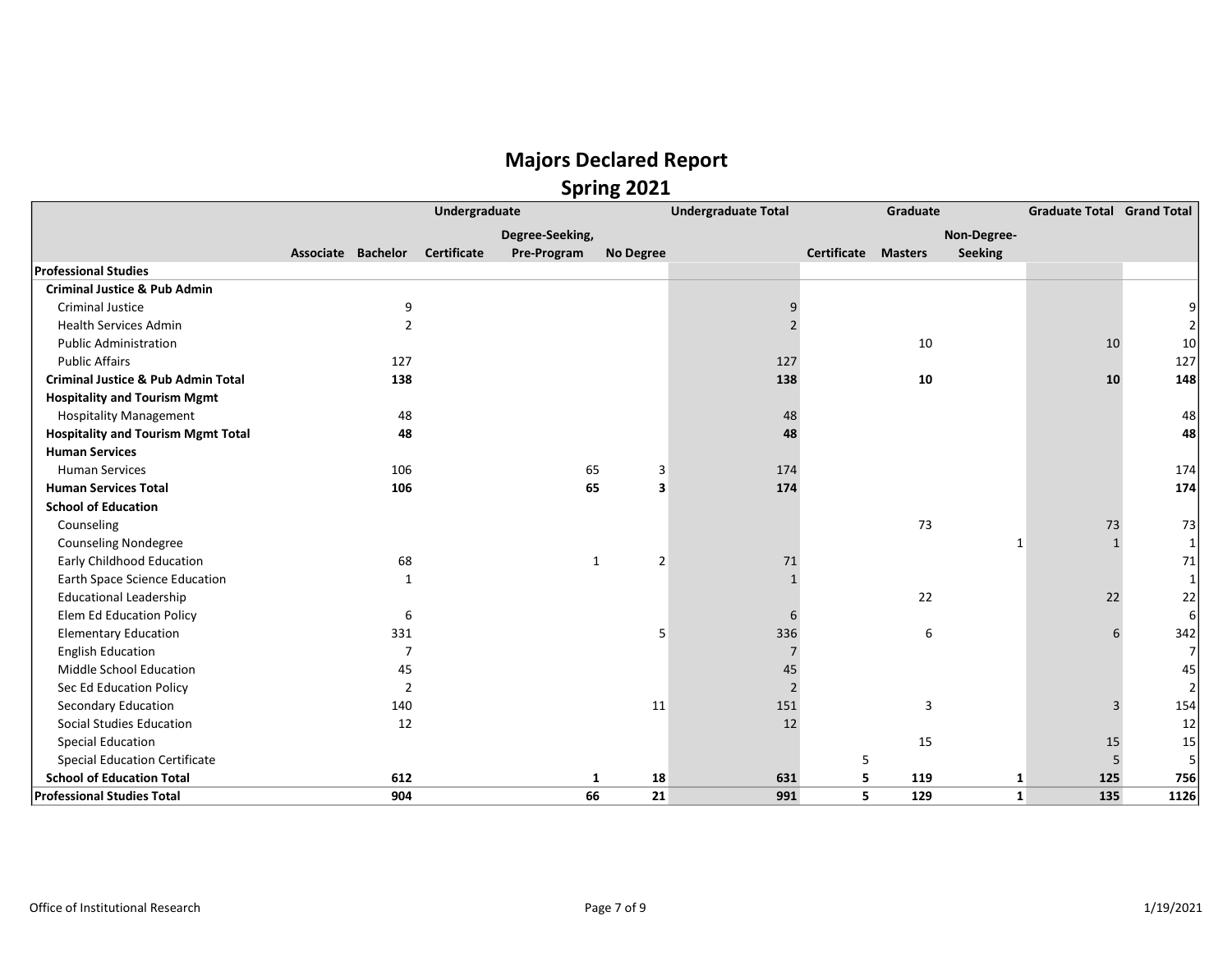#### Majors Declared Report Spring 2021

|                                                | Undergraduate      |                    |                 | <b>Undergraduate Total</b> | Graduate |             |                | <b>Graduate Total Grand Total</b> |  |                 |
|------------------------------------------------|--------------------|--------------------|-----------------|----------------------------|----------|-------------|----------------|-----------------------------------|--|-----------------|
|                                                |                    |                    | Degree-Seeking, |                            |          |             |                | Non-Degree-                       |  |                 |
|                                                | Associate Bachelor | <b>Certificate</b> | Pre-Program     | No Degree                  |          | Certificate | <b>Masters</b> | <b>Seeking</b>                    |  |                 |
| <b>Unit of Affiliated Programs</b>             |                    |                    |                 |                            |          |             |                |                                   |  |                 |
| <b>Collegiate Connection</b>                   |                    |                    |                 |                            |          |             |                |                                   |  |                 |
| High School Student Non Degree                 |                    |                    |                 | 2709                       | 2709     |             |                |                                   |  | 2709            |
| <b>Collegiate Connection Total</b>             |                    |                    |                 | 2709                       | 2709     |             |                |                                   |  | 2709            |
| <b>Student Success &amp; Transitions</b>       |                    |                    |                 |                            |          |             |                |                                   |  |                 |
| Business and Leadership Pathwy                 |                    |                    |                 | b                          |          |             |                |                                   |  |                 |
| Engineering and Sci Pathway                    |                    |                    |                 |                            |          |             |                |                                   |  |                 |
| Non Degree No Option                           |                    |                    |                 | 43                         | 43       |             |                |                                   |  | 43              |
| <b>Post Baccalaureate Transitionl</b>          |                    |                    |                 | 17                         | 17       |             |                |                                   |  | 17              |
| Soc Sci and Humanities Pathway                 |                    |                    | 20              |                            | 20       |             |                |                                   |  | 20 <sup>1</sup> |
| <b>UG Transitional Program</b>                 |                    |                    | 10              |                            | 10       |             |                |                                   |  | 10 <sup>1</sup> |
| Visiting Regional Campus Trans                 |                    |                    |                 |                            |          |             |                |                                   |  |                 |
| Visual and Perform Arts Pathwy                 |                    |                    |                 |                            |          |             |                |                                   |  |                 |
| <b>Student Success &amp; Transitions Total</b> |                    |                    | 42              | 64                         | 106      |             |                |                                   |  | 106             |
| Unit of Affiliated Programs Total              |                    |                    | 42              | 2773                       | 2815     |             |                |                                   |  | 2815            |